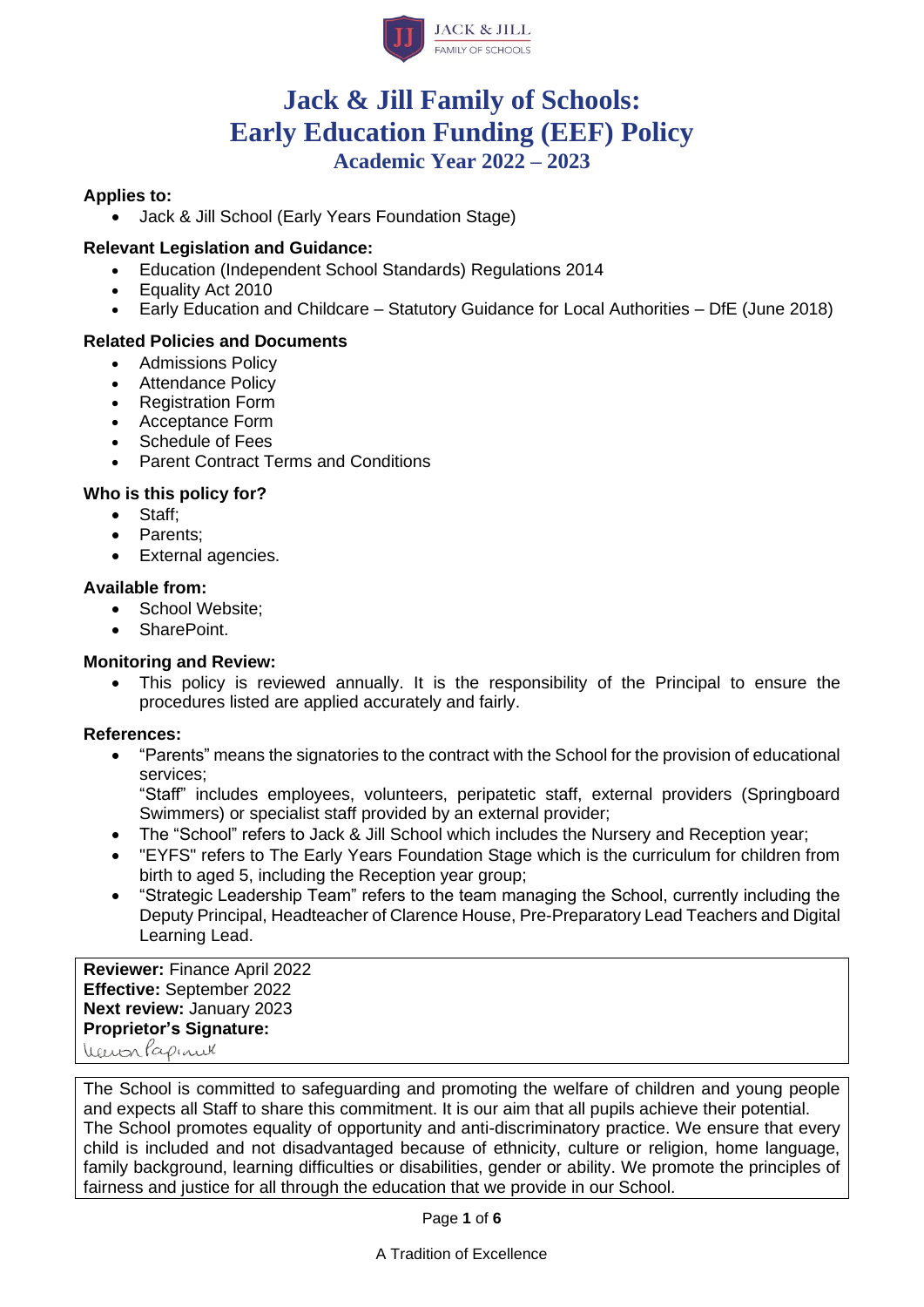

# **Policy and Procedures**

# **Aim**

The purpose of this policy is to:

- Explain the Early Education Funding (EEF) offered by the School
- Explain the delivery of EEF
- Demonstrate examples of EEF in the context of Universal Funding and Extended Funding models

# **Context**

This policy is written, and EEF is delivered, in accordance with statutory and local authority guidelines which may be updated from time to time. EEF is delivered by the School in a way that best supports parental access while ensuring the future sustainability of the business and to comply with the conditions set out in the Achieving for Children (AfC) Conditions for inclusion onto the Directory of Providers. These are advised by the Department of Education (DfE) "*Early Education and Childcare – Statutory Guidance for Local Authorities*.

# **EEF Delivery**

The EEF offered by the School is as follows:

# **Universal Funding** –

The government provides up to 570 hours of free childcare a year for the most disadvantaged 2 year olds and the parents of all 3 and 4 year olds effective from the term following the child's 3rd birthday.

- At the School, Universal Funding is delivered for 15 hours per week during the published School term dates (165 days/33 weeks). This is known as the **term time** attendance model and delivers 495 hours of funding per annum.
- Parents who access Universal Funding can access their full 570 hours entitlement if their child attends the School during the published term dates (165 days/33 weeks) together with an additional designated 5 weeks (25 days) beyond the published term dates, set to broadly coincide with the term dates of local state schools. This attendance model is known as **term time plus**.
- Alternatively, Parents can access their full entitlement to Universal Funding if the child attends the School on the **term time** attendance model and the remainder of the entitlement is delivered by another EEF provider in a different setting. In these circumstances the Parents will be required to confirm in the parent declaration form that their EEF entitlement will be delivered by multiple providers.
- Parents who access Universal Funding will be notified by us of the requirement to select whether their child will attend the School on either a **term time or term time plus** attendance model.
- Funding to cover the cost of Universal Funding hours is claimed by and paid directly to the School from AfC according to the attendance model chosen by the Parents**.**

### **Extended Funding** –

The government provides up to an additional 570 hours of free childcare per year for working parents of 3 and 4 year olds who meet the eligibility criteria, effective from the term following the child's  $3<sup>rd</sup>$ birthday.<https://www.gov.uk/30-hours-free-childcare>

- Extended Funding is delivered for 30 hours per week by either the **term time** (165 days/33 weeks) or **term time plus** (190 days/38 weeks) attendance models set out above.
- Alternatively, Parents can access their full entitlement to Extended Funding if their child attends the School on the **term time** attendance model and the remainder of their entitlement can be delivered by another EEF provider in a different setting. In these circumstances the Parents will be required to confirm in the parent declaration form that their EEF entitlement will be delivered by multiple providers.
- If the Parents claiming the Extended Funding are no longer eligible, the Parents must notify the School immediately. A grace period for funding may be granted by HMRC.
- If the Parents' eligibility for Extended Funding is not reconfirmed and they wish to withdraw their child from the School, the Parents must give a term's written notice of withdrawal in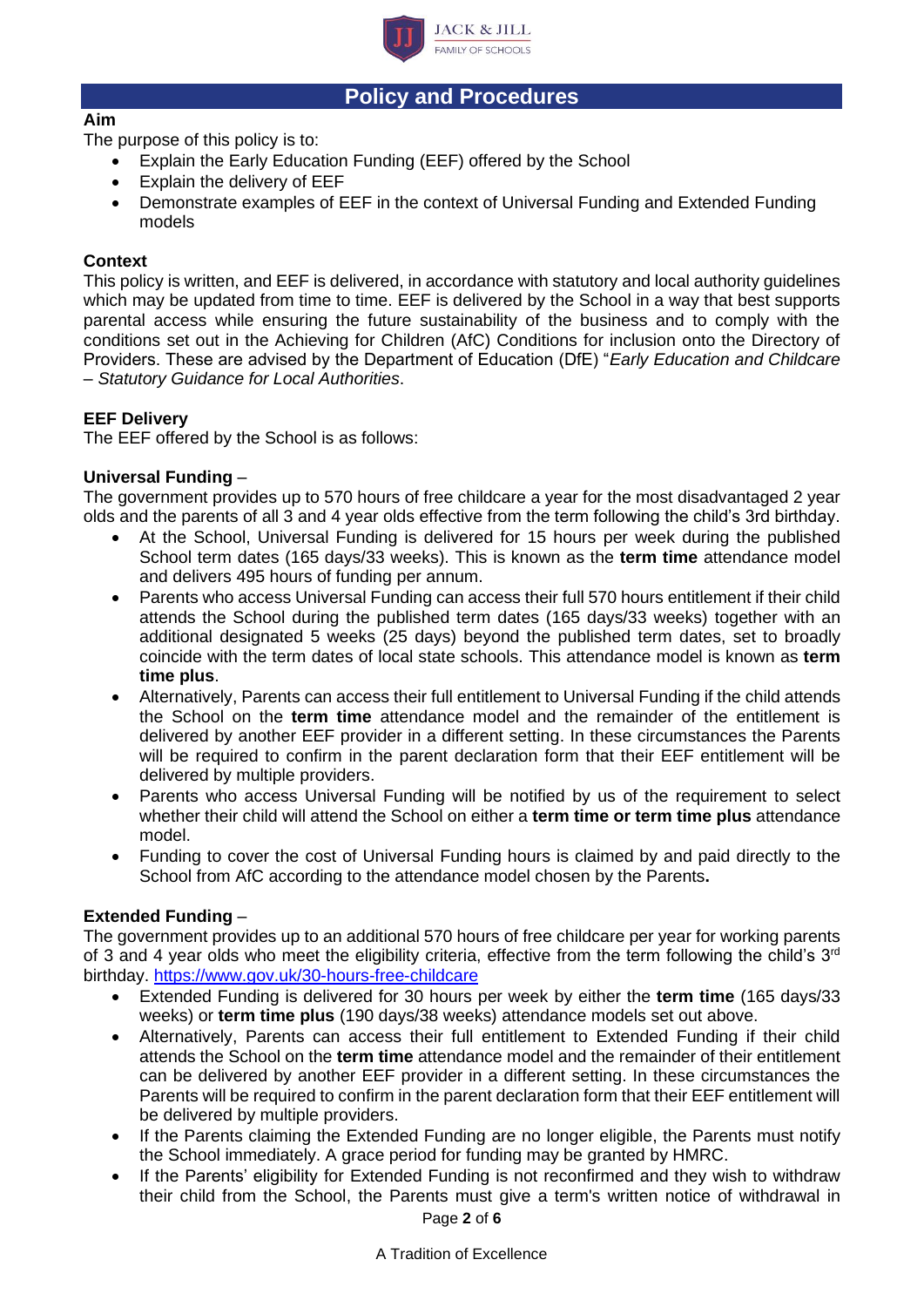

accordance with the Terms and Conditions. Alternatively, the Parents can revert to the Universal Funding model and any sessions their child attends the School in excess of this will be payable in full at the applicable session rate.

• Funding to cover the cost of Extended Funding hours is claimed by and paid directly to the School from AfC according to the attendance model chosen by the Parents.

### **Term Dates**

- Designated weeks/days comprising the **term time plus** model are shown on a schedule of dates issued annually and published on term dates page on the School website.
- Parents are asked to indicate their preferred attendance model i.e. either **term time** or **term time plus** and this will continue unless and until the Parents notify the School that they wish to change their child's attendance model.
- A change to the child's attendance model can only be made in respect of the next term by notifying the School in writing before the end of the previous term e.g. for a change to **term time plus** in the Summer Term the Parents must notify the school by the last day of the Spring Term as published on the term dates page on the School website.
- Once confirmed by the School, the Parents agree to send their child for the weeks covered by the attendance model so that public funding is fully utilised.
- Failure to attend sessions for the pattern selected, either **term time** or **term time plus** models will be followed up and, if levels of attendance are not sufficient, funding may either be withdrawn by AfC or no longer claimed from AfC by the School. For further details see the Attendance Policy.
- Further information on Early Years Funding can be accessed via HM Government website [www.childcarechoices.gov.uk](http://www.childcarechoices.gov.uk/)

The School reserves the right to withdraw from the EEF scheme and cease delivery of Universal Funding and Extended Funding at any time. The School will endeavour to give Parents as much notice as reasonable in the circumstances.

### **Funded Models**

Universal and Extended Funding models offered at the School are delivered as follows:

➢ **Universal Funding Model – Term time Option (15 funded hours each week for 33 weeks per year):**

Funding applies for 15 hours each week during the published school term dates (165 days/33 weeks per year),

➢ **Universal Funding Model – Term time plus Option (15 funded hours each week for 38 weeks per year):**

Funding applies for 15 hours each week during the published school term dates and additional designated 5 weeks (25 days), indicated on the published term dates (190 days/38 weeks)

➢ **Extended Funding Model – Term time Option (30 funded hours each week for 33 weeks per year)**

Funding applies for 30 hours each week during the published school term dates (165 days/33 weeks per year)

➢ **Extended Funding Model – Term time plus Option (30 funded hours each week for 38 weeks per year)**

Funding applies for 30 hours each week during the published school term dates and additional designated 5 weeks (25 days), indicated on the published term dates (190 days/38 weeks)

Term dates are available on the School website and include both **term time and term time plus** attendance models.

Page **3** of **6**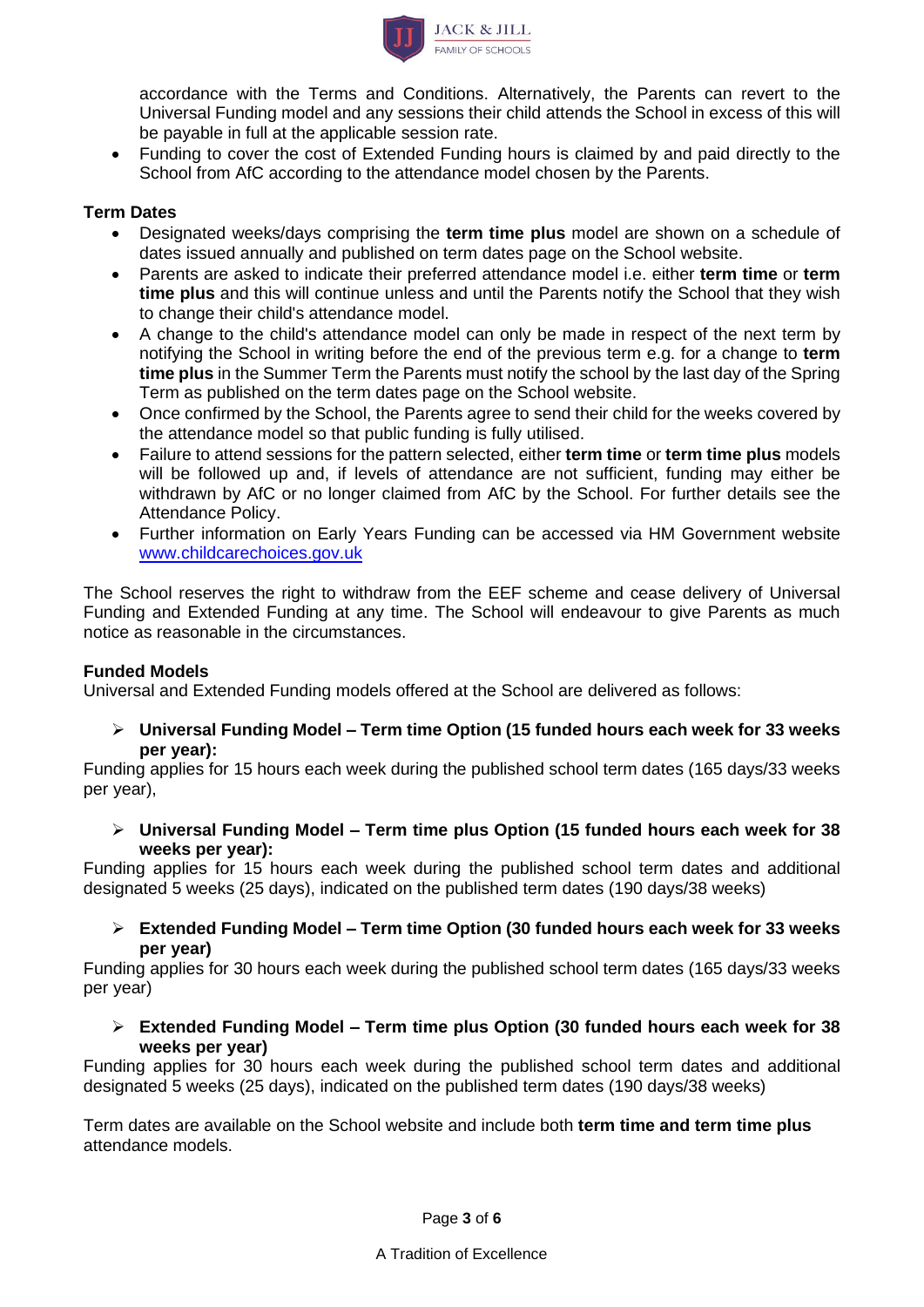

#### **Attendance Options and Charges**

Any sessions/hours that are funded by EEF models are delivered by the School free of charge, however where funded hours are part of longer or multiple sessions, the School offers snack time and/or lunch time which is subject to charge.

At snack time, children eat their own snack from home and at lunch time, a hot lunch is offered at an additional charge as per the Schedule of Fees, or children can bring a packed lunch. If the parents do not wish for their child to be present for the chargeable snack time or lunch time, they may collect their child from the School for these time periods.

The charges for each attendance option for funded sessions are set out in the table below:

| <b>Attendance</b><br>option | Term Time - published school weeks only (33 weeks)         |                                                                              |                                                                                    |                                                                                     |                                                                                   |  |
|-----------------------------|------------------------------------------------------------|------------------------------------------------------------------------------|------------------------------------------------------------------------------------|-------------------------------------------------------------------------------------|-----------------------------------------------------------------------------------|--|
|                             |                                                            | Applicable to those in receipt of Universal<br><b>Funding</b>                |                                                                                    | Applicable to those in receipt of Extended<br><b>Funding</b>                        |                                                                                   |  |
|                             | Annual cost as<br>per schedule of<br>fees (without<br>EEF) | Annual cost (33<br>weeks) of optional<br>snack/lunch time<br>sessions        | Per session cost for<br>snack/lunch time                                           | <b>Annual Cost (33</b><br>weeks) of optional<br>snack/lunch time<br><b>sessions</b> | Per session cost for<br>snack/lunch time                                          |  |
| 5 mornings*                 | £8.365                                                     | £5,652                                                                       | £34.26                                                                             | N/A                                                                                 | N/A                                                                               |  |
| 3 full days                 | £8,316                                                     | £5,603                                                                       | £56.60                                                                             | N/A                                                                                 | N/A                                                                               |  |
| 4 full days                 | £11,088                                                    | £8,375                                                                       | £63.45                                                                             | N/A                                                                                 | N/A                                                                               |  |
| 5 full days**               | £13,860                                                    | £11,147                                                                      | £67.56                                                                             | £8,434                                                                              | £51.12                                                                            |  |
| <b>Attendance</b><br>option |                                                            |                                                                              | Term Time Plus - term time + additional designated 5 weeks (38 weeks)              |                                                                                     |                                                                                   |  |
|                             |                                                            | Applicable to those in receipt of Universal<br><b>Funding</b>                |                                                                                    | Applicable to those in receipt of Extended<br><b>Funding</b>                        |                                                                                   |  |
|                             |                                                            |                                                                              |                                                                                    |                                                                                     |                                                                                   |  |
|                             | Annual cost as<br>per schedule of<br>fees (without<br>EEF) | <b>Annual Cost (38</b><br>weeks) of optional<br>snack/lunch time<br>sessions | Per session cost for<br>snack/lunch time for<br>the additional<br>designated weeks | <b>Annual cost (38</b><br>weeks) of optional<br>snack/lunch time<br>sessions        | Per session cost of<br>snack/lunch time for<br>the additional<br>designated weeks |  |
| 5 mornings*                 | £9,148                                                     | £6,025                                                                       | £14.92                                                                             | N/A                                                                                 | N/A                                                                               |  |
| 3 full days                 | £9,256                                                     | £6,132                                                                       | £35.29                                                                             | N/A                                                                                 | N/A                                                                               |  |
| 4 full days                 | £12,342                                                    | £9,218                                                                       | £42.14                                                                             | N/A                                                                                 | N/A                                                                               |  |

\* minimum sessions per week from the term after the child turns three years of age.

\*\* required attendance if the child is in the Reception year.

Please note that annual costs for attendance options other than 5 mornings or 5 full days may vary slightly depending on the weekly schedule selected. Mid-week start and end of term and bank holidays, if applicable affect fee calculations; but no charge for additional hours/sessions is made for days affected in this way.

In addition to the above any further sessions which are not funded by EEF models and/or any additional items ordered by the Parents will be charged separately and at the full rates applicable. See below for details on additional sessions and additional items.

Full information on our fee structure is set out in the Schedule of Fees which is published on our website.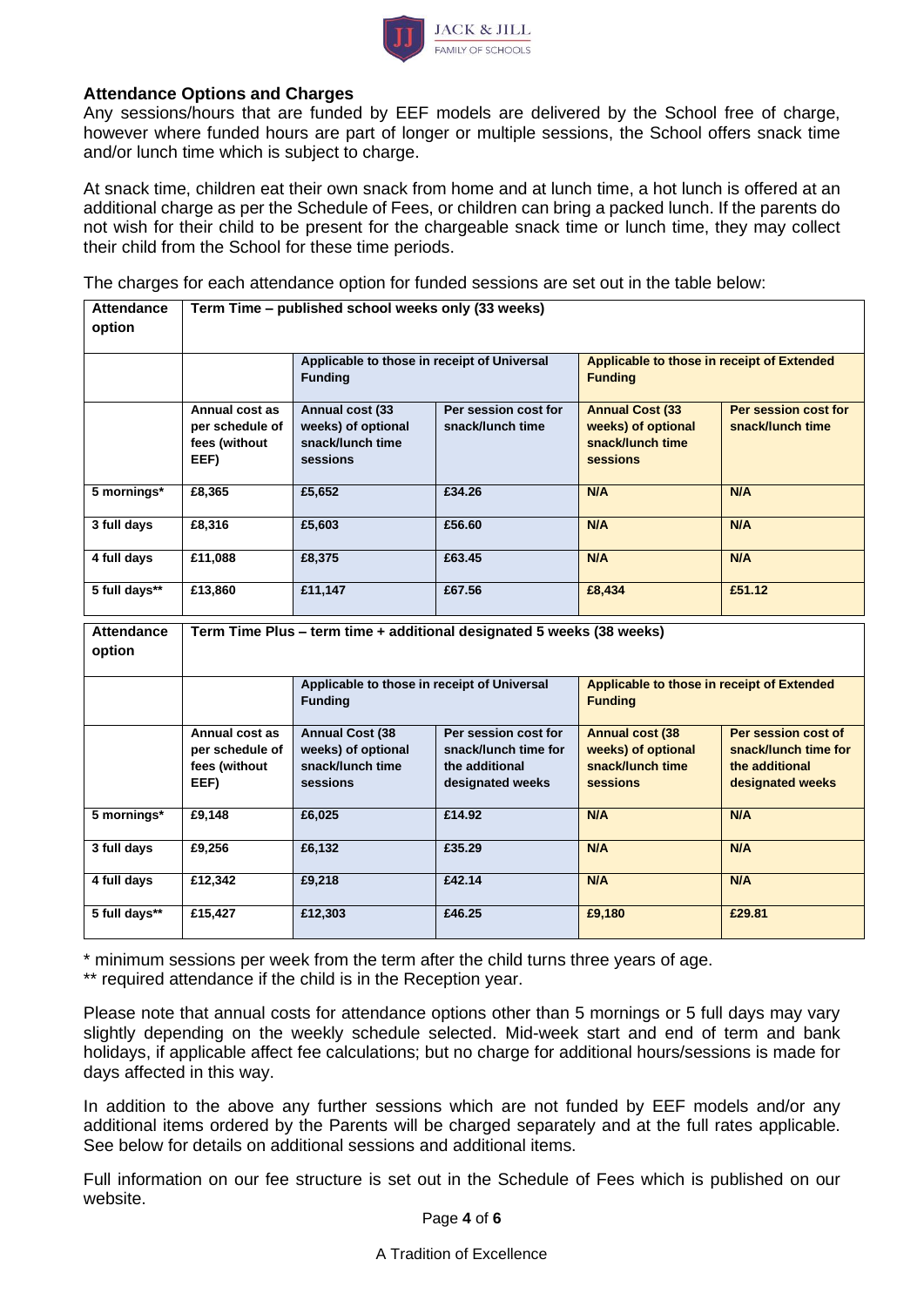

# **Attendance Options - Working Examples**

# **5 mornings each week**

| 9am-10.45am funded hours   10.45-11am optional snack time | 11am-12.15 funded hours |
|-----------------------------------------------------------|-------------------------|
| (charged for if taken)                                    |                         |
|                                                           |                         |

- 5 mornings each week = Total of 16 hours and 15 minutes per week
- 15 Universal Funded hours (free of charge)
- 1 hour and 15 minutes chargeable per week **term time** weeks (33 weeks)
- 1 hour and 15 minutes chargeable per week **term time plus** weeks (5 additional weeks)

### **3 full days each week**

| 9am-12.15 funded hours | 12.15-1.30pm optional lunch time | 1.30-3.15pm funded hours |
|------------------------|----------------------------------|--------------------------|
|                        | (charged for if taken)           |                          |
|                        |                                  |                          |

- 3 full days 9am-3.15pm = 18 hours and 45 minutes per week
- 15 Universal Funded hours (free of charge)
- 3 hours and 45 minutes chargeable per week **term time** weeks (33 weeks)
- 3 hours and 45 minutes chargeable per week **term time plus** weeks (5 additional weeks)

### **4 full days each week**

| 9am-12.00 funded hours | 12.00-2.30pm optional lunch time | 2.30-3.15pm funded hours |
|------------------------|----------------------------------|--------------------------|
|                        | (charged for if taken)           |                          |
|                        |                                  |                          |

- $\bullet$  4 full days 9am-3.15pm = 25 hours per week
- 15 Universal Funded hours (free of charge)
- 10 hours chargeable per week **term time** weeks (33 weeks)
- 10 hours chargeable per week **term time plus** weeks (5 additional weeks)

### **5 full days each week**

| 9am-12.00 Universal                | 12.00-3.15pm optional lunch time and                      | N/A                                          |
|------------------------------------|-----------------------------------------------------------|----------------------------------------------|
| Funded hours                       | afternoon session (charged for if taken)                  |                                              |
|                                    |                                                           |                                              |
|                                    | Or                                                        |                                              |
| 9am-12.15 Extended<br>Funded hours | 12.15-12.30 optional lunch time<br>(charged for if taken) | 12.30-3.15pm Extended<br><b>Funded hours</b> |

- $\bullet$  5 full days 9am-3.15pm = 31.25 hours per week
- Either 15 Universal Funded hours (free of charge) or 30 Extended Funded hours (free of charge)
- 16 hours 15 minutes chargeable per week with Universal Funding **term time and term time plus models** (33 and 38 weeks)

Or

• 1hours 15 minutes chargeable per week with Extended Funding **term time and term time plus models** (33 and 38 weeks)

#### A Tradition of Excellence